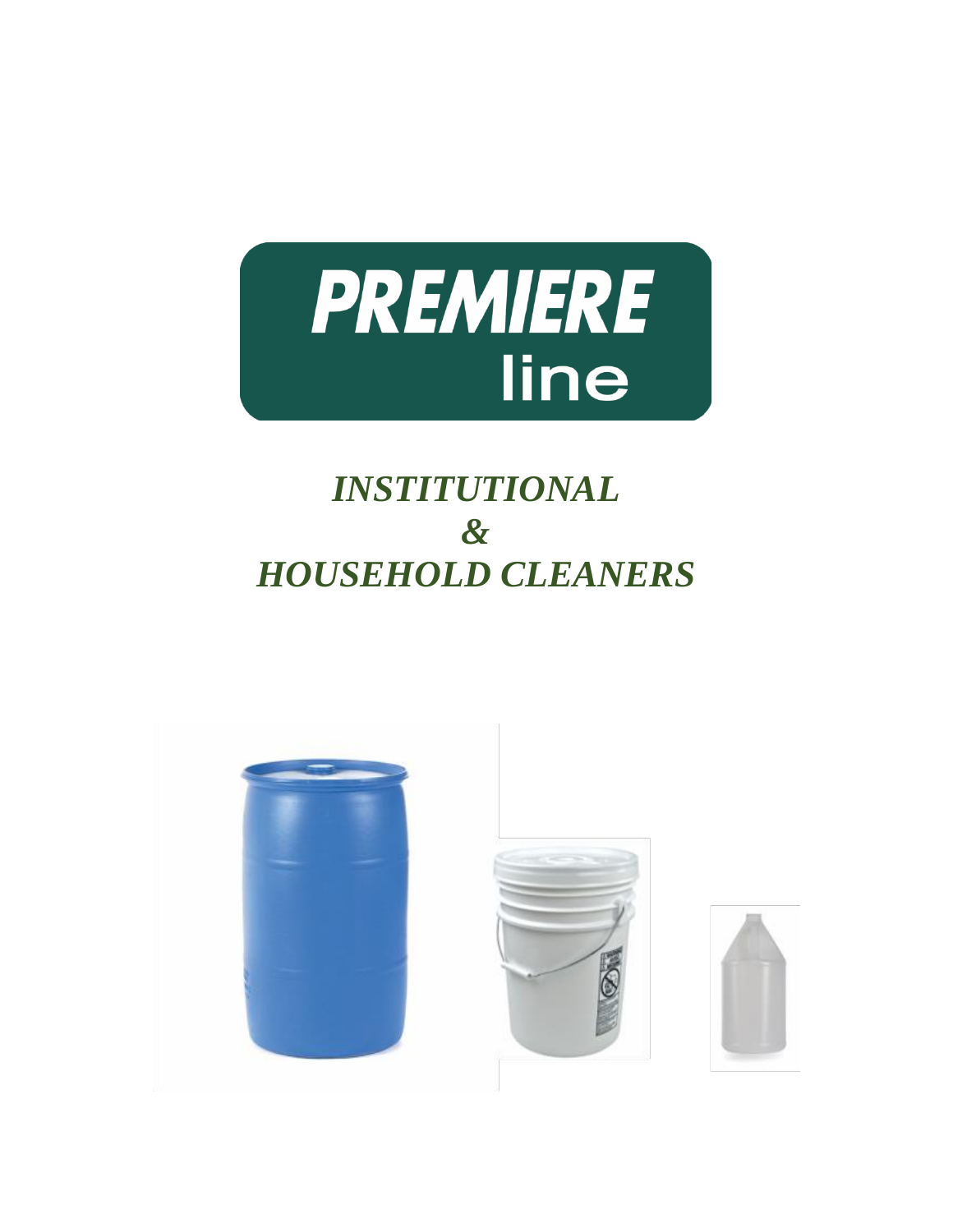## *HAND SOAPS*

| <b>110</b> | <b>ELITE</b> - A high solids ready to use pink pearlized industrial hand cleaner. Elite hand |
|------------|----------------------------------------------------------------------------------------------|
|            | soap is an excellent grease cutting soap, that produce high sudsing even in hard water.      |
| <b>111</b> | <b>PINK SUDS</b> - A mild hand soap that produces a rich lather. Contains lotionized hand    |
|            | cleaners.                                                                                    |
| 112        | <b>COCO PEARL</b> - A mild natural coconut oil based soap, that cleans the hands without     |
|            | the harshness of synthetic based soaps                                                       |
| 113        | <b>ELITE AB</b> - Our most popular liquid hand soap with an antibacterial agent that not     |
|            | only will leave your hands spot clean, but also germ free. Contains Triclosan.               |

#### *DISHWASHING PRODUCTS*

| <b>120</b> | <b>EVERGREEN</b> – Premium Hand Dishwashing Liquid. Excellent grease cutting action.<br>Works in hot or cold water. High solids. Green color. U.S.D.A. approved. |
|------------|------------------------------------------------------------------------------------------------------------------------------------------------------------------|
| <b>121</b> | <b>LEMON-D</b> – Specially formulated for manual dish, pots and pan washing. Quickly                                                                             |
|            | removes baked on grease.                                                                                                                                         |

### *LIQUID LAUNDRY PRODUCTS*

**130 A-PLUS** - Concentrated liquid laundry detergent containing anionic, nonionic and cationic surfactants with optical brighteners. Contains no phosphates.

#### *DEGREASERS*

| <b>140</b> | <b>TITAN</b> - Our best-selling cleaner/degreaser. This product will handle the toughest<br>cleaning jobs in one application. Red color. U.S.D.A. approved.            |
|------------|------------------------------------------------------------------------------------------------------------------------------------------------------------------------|
| 141        | <b>PURPLE POWER</b> – A high concentrate extra heavy duty Cleaner and Degreaser for<br>the toughest jobs.                                                              |
| 142        | <b>OVEN MAGIC</b> - Oven cleaner for use in grills, ovens and fryers. This formulation is<br>recommended for use in cleaning of commercial and institutional kitchens. |
| 143        | <b>GREASE-O</b> - A ready to use cleaner and degreaser used in the removal of build-up on<br>Ovens & Grills.                                                           |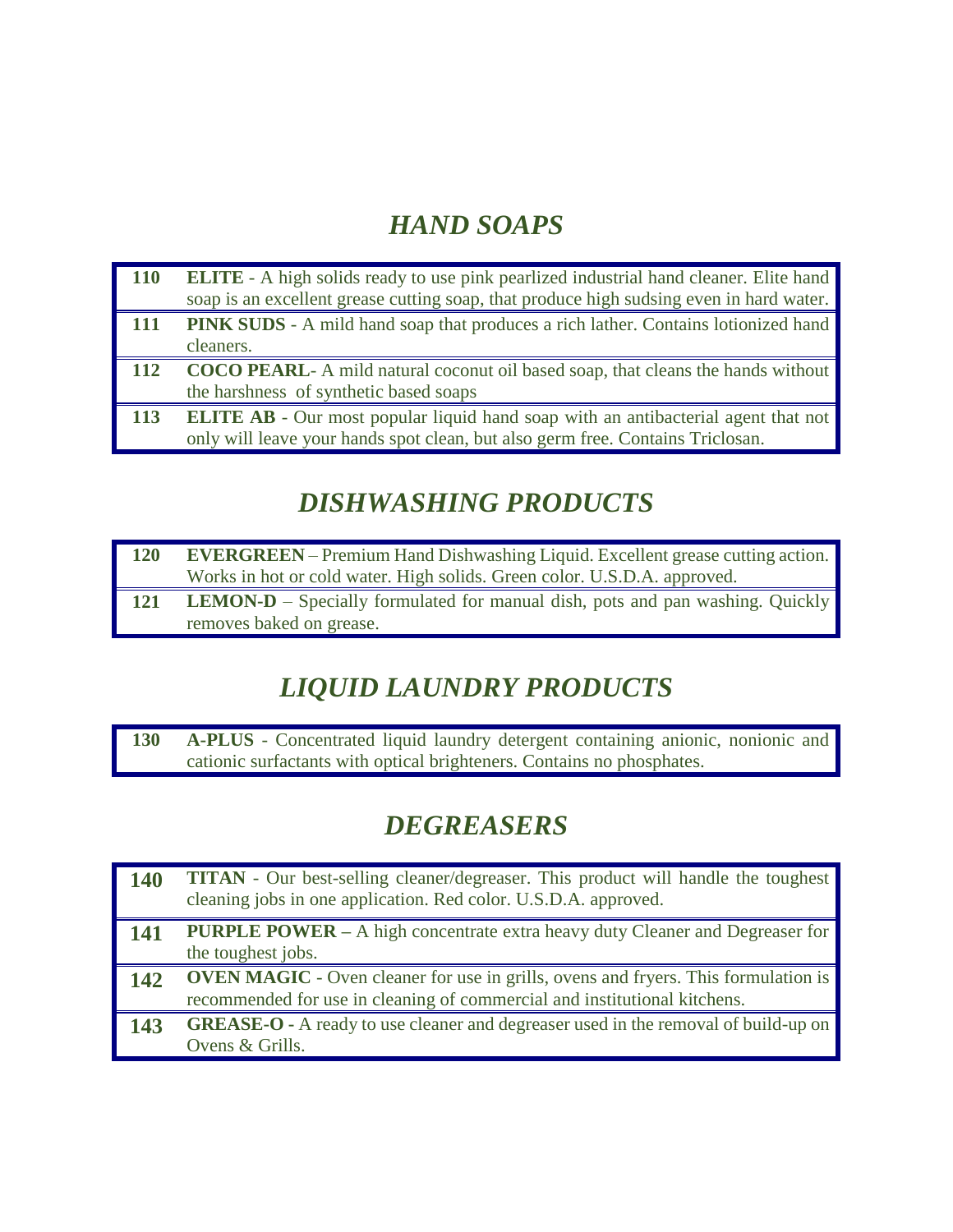## *PINE OIL CLEANERS*

| <b>150</b> | <b>PINE KLEAN</b> - An emulsifiable pine oil cleaner & deodorizer with superb cleaning |
|------------|----------------------------------------------------------------------------------------|
|            | properties. Ideal for use in kitchens, bathrooms, garbage cans etc.                    |
| 151        | <b>PINE L</b> - Multi Purpose cleaner with the added benefit of odor control and       |
|            | deodorization.                                                                         |
| 152        | <b>FOREST FRESH</b> - Commercial Pine Multi-Purpose Cleaner uses the power of pine     |
|            | oil to clean and deodorize in one easy step.                                           |

# *GLASS CLEANERS*

| <b>160</b> | <b>WINDOW CLEANER</b> – Heavy Duty non-ammoniated glass and surface cleaner.            |
|------------|-----------------------------------------------------------------------------------------|
|            | Dries quickly to leave surfaces sparkling clean and clear.                              |
| <b>161</b> | <b>WINDOW</b> A - A ready to use product. Spray on and wipe off. Leaves glass shining   |
|            | and streak free.                                                                        |
| <b>162</b> | <b>WINDOW PLUS</b> – A ready to use streak free non-fogging liquid spray glass cleaner. |
| 163        | <b>BARGLASS WASH</b> - Developed for washing all types of glassware and silverware      |
|            | in sink washing methods used at bars and restaurants.                                   |
| 163        | <b>SPARKLE</b> - A unique blend of low foaming detergents and non-streaking water       |
|            | softening agents. Specifically formulated for manual and electric brush type washing    |
|            | units.                                                                                  |

# *FLOOR CARE PRODUCTS*

| 170 | <b>NEUTRAL CLEANER</b> - A neutral pH cleaner designed for the cleaning of waxed         |
|-----|------------------------------------------------------------------------------------------|
|     | floors, without harming the floor finish. Also can be used as an all purpose cleaner for |
|     | those requiring a neutral pH.                                                            |
| 171 | <b>STRIP-F</b> - A non-ammoniated floor wax stripper that combines strong alkalies with  |
|     | butyl solvents.                                                                          |

# *CARPET CARE PRODUCTS*

| 180        | <b>DRYFOAM 83</b> - A concentrated dryfoam shampoo for use in brush or rotary    |
|------------|----------------------------------------------------------------------------------|
|            | machines. Dries quickly for easy pickup. High suds with low wetting action.      |
| <b>181</b> | <b>CARPET-C</b> - A low-foaming steam extraction shampoo. Very fast drying time. |

# *ACID CLEANERS*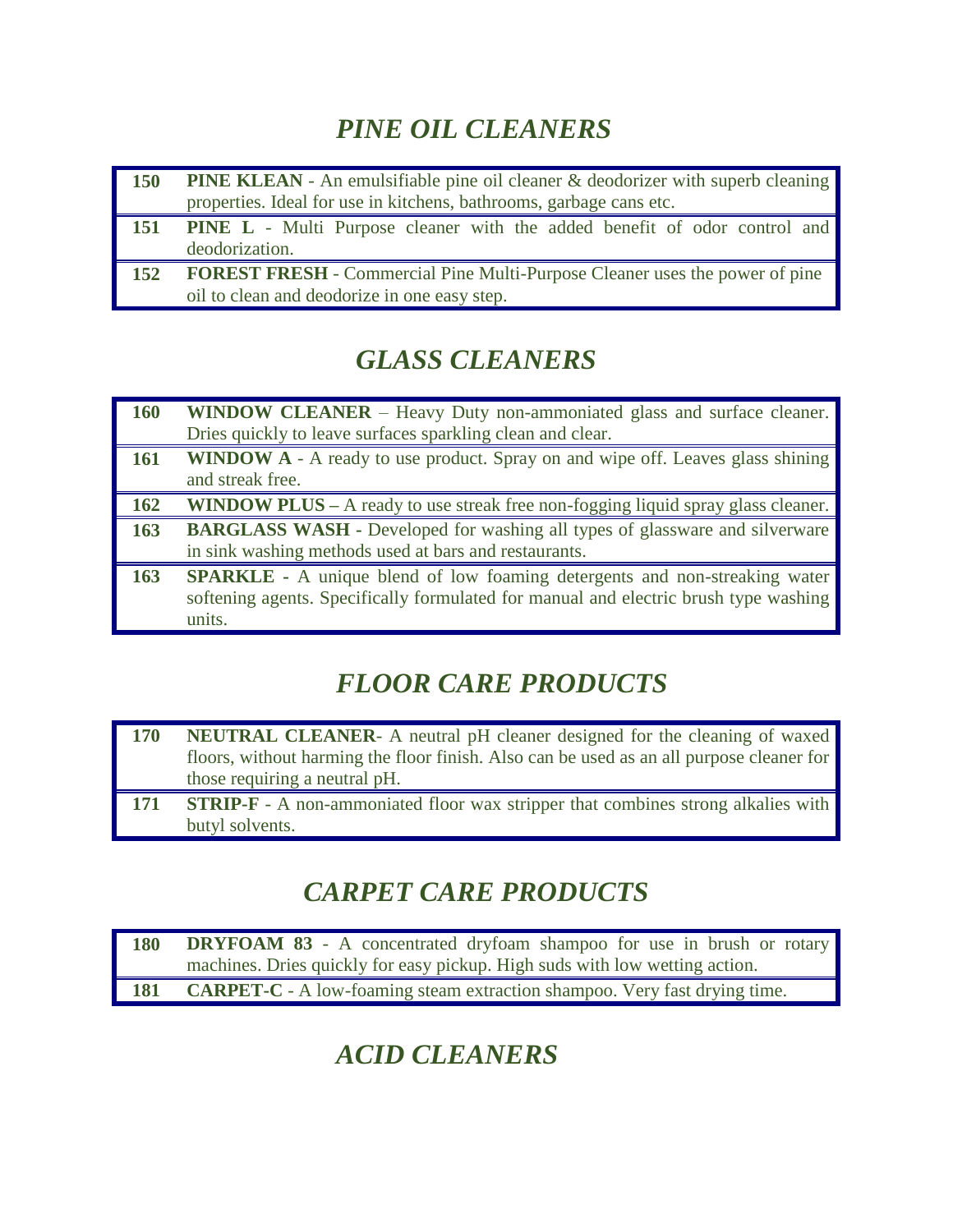| <b>190</b> | $BIG-D-A$ non-foaming, acid based liquid formulated for the quick and easy removal |
|------------|------------------------------------------------------------------------------------|
|            | of mineral deposits and hard water residues.                                       |
| 191        | <b>BOWL CLEANER</b> - Acid type product for effective cleaning of toilet bowls and |
|            | urinals. Fresh scent.                                                              |

#### *AIR FRESHENERS*

**220 FANCI SCENTS** - Air fresheners which eliminate bad odors caused by smoke, food, garbage, etc. Available in the following scents: Lavender, Cherry, Mint, Lemon and Pine.